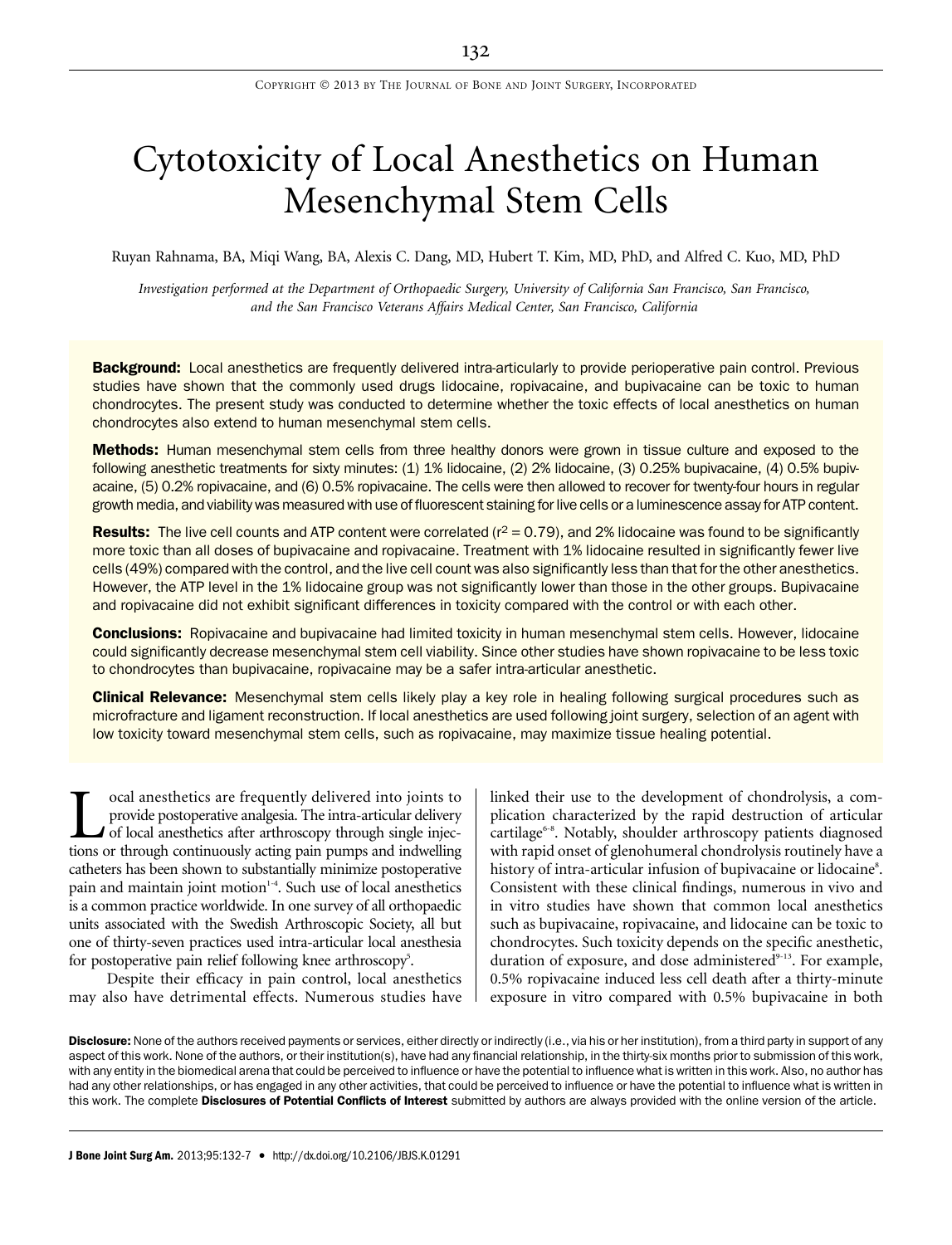THE JOURNAL OF BONE & JOINT SURGERY · JBJS.ORG VOLUME 95-A  $\cdot$  NUMBER 2  $\cdot$  JANUARY 16, 2013 CYTOTOXICITY OF LOCAL ANESTHETICS ON HUMAN MESENCHYMAL STEM CELLS

isolated human articular chondrocytes and intact articular cartilage $13$ .

Although the chondrotoxicity of local anesthetics has been well studied, the effects of these drugs on reparative cells within a joint are unknown. Many orthopaedic procedures, including tendon repair, ligament reconstruction, and surgical marrow stimulation procedures such as microfracture, depend on patient healing responses. Mesenchymal stem cells likely play a key role in these processes. Under appropriate conditions, these cells can form bone, fat, tendon, and cartilage $14,15$ . These regenerative cells are found in multiple tissues, including bone marrow, adipose, and synovium<sup>14</sup>. In addition to the healing resulting from the action of endogenous mesenchymal stem cells, surgical administration of exogenous mesenchymal stem cells may also enhance tissue regeneration<sup>16</sup>.

We hypothesized that the toxicity of local anesthetics on chondrocytes would also extend to mesenchymal stem cells. If so, local anesthetics could both directly injure tissues within a joint and decrease the ability of tissues to heal. In this in vitro study, we evaluated the effects of commonly used doses of lidocaine, ropivacaine, and bupivacaine on the viability of mesenchymal stem cells from three healthy donors. Our goal was to identify treatments that minimized toxicity.

#### Materials and Methods

## Mesenchymal Stem Cell Monolayer Culture

Commercially available bone-marrow-derived human mesenchymal stem cells (Lonza, Walkersville, Maryland) from a twenty-year-old man (Lot 8F354), a thirty-year-old man (Lot 0F4452), and a twenty-two-year-old woman (Lot 0F3825) were plated in monolayer culture in high-glucose DMEM (Dulbecco's modification of Eagle's medium) (Mediatech, Manassas, Virginia) supplemented with 10% fetal bovine serum (Hyclone, Logan, Utah) and 1% antibiotic/antimycotic solution (Hyclone) on tissue-culture-treated polystyrene at a density of 5000 cells/cm<sup>2</sup>.

The cells were grown at  $37^{\circ}$ C in a humidified 5%  $CO_2$  incubator until 90% confluent, were trypsinized, and were expanded until the fifth or sixth passage. They were then seeded onto ninety-six-well plates at a density of 2500 cells/well (8000 cells/cm<sup>2</sup>) and cultured for forty-eight hours, leading to 90% confluence prior to experimental treatment.

#### Treatment Groups

Mesenchymal stem cell cultures were subdivided into six replicate wells per condition and exposed to one of the following drug dilutions: (1) 2% lidocaine, pH 6 (APP Pharmaceuticals, Schaumburg, Illinois), (2) 1% lidocaine, pH 6, (3) 0.5% bupivacaine, pH 6 (Hospira, Lake Forest, Illinois), (4) 0.25% bupivacaine, pH 6, (5) 0.5% ropivacaine, pH 5 (APP Pharmaceuticals), and (6) 0.2% ropivacaine, pH 5. The higher concentration of each anesthetic was used as provided by the manufacturer. The supplied solutions were preservative-free, with sodium chloride (to adjust osmolarity) and sodium hydroxide or hydrochloric acid (to adjust pH) added by the manufacturer. Control groups were treated with 0.9% saline solution (APP Pharmaceuticals), which was also used to prepare the lower concentration of lidocaine and of bupivacaine from the higher concentration. The 0.2% ropivacaine solution was used as provided by the manufacturer or diluted from 0.5% ropivacaine with 0.9% saline solution.

The cell culture media was aspirated, and 200 µL of the appropriate treatment solution was added to each well. Cells were incubated in the treatment solution for sixty minutes at  $37^{\circ}$ C in a humidified 5% CO<sub>2</sub> incubator, washed in  $1\times$  phosphate-buffered saline (PBS) solution, and returned to the incubator in fresh culture media. Mesenchymal stem cell viability was measured twenty-four hours later.

# Assessment of Viability Live Cell Counts

The cell culture media was gently aspirated from each well, and viable mesenchymal stem cells were stained with a LIVE/DEAD Viability/Cytotoxicity Kit (Life Technologies, Grand Island, New York). Briefly, 100 µL of a 1:2000 dilution of calcein AM (acetomethoxy) in PBS was added to each well. Cells were incubated for forty-five minutes at room temperature and then visualized with use of an Axiovert 200M fluorescent microscope (Carl Zeiss Microscopy, Thornwood, New York) with a fluorescein filter. Digital photographs of the center of each well were taken at  $5\times$  magnification. The cell viability in each field was quantified by superimposing a grid onto the digital image in Photoshop (Adobe Systems, San Jose, California), and calcein-stained live cells, which exhibit green fluorescence, were counted. The number of dead cells was also quantified in a subset of the experiments by staining with ethidium homodimer-1 and visualization with use of a rhodamine filter. Ethidium-stained dead cells and calcein-stained live cells were counted, and the percentage of live cells for each treatment was calculated.

## ATP (Adenosine Triphosphate) Content

The ATP content in treated samples was measured with use of the CellTiter-Glo Luminescent Cell Viability Assay (Promega, Madison, Wisconsin) according to the manufacturer's instructions. Briefly, the CellTiter-Glo buffer and the CellTiter-Glo substrate were combined to form the CellTiter-Glo reagent. The reagent was added to the culture media in each well in a 1:1 ratio, mixed well, and incubated for ten minutes at room temperature. Luminescence was then measured with use of a Wallac 1420 VICTOR<sup>2</sup> Multilabel Counter (PerkinElmer, Waltham, Massachusetts).

## Statistical Analysis

Live cell counts from the three independent trials, calculated as a percentage of the control, were analyzed together with use of mixed-model analysis of variance (ANOVA), with the specified drug concentration as the fixed factor and trial as a random factor. Live cell count results are reported for each drug concentration as the least-squares mean (the calculated best-fit value across all trials) and the standard error. ATP content results are reported for each of the three individual donors as the mean luminescence (the CellTiter-Glo output) and the standard error. Differences in ATP content among treatment groups were assessed for each donor with use of ANOVA. Results for the three donors were combined with use of mixed-model ANOVA, with the specified drug concentration as the fixed factor and donor as a random factor. ATP content results are reported as the leastsquares mean luminescence and the standard error. Because multiple comparisons were made, the significance of differences among treatments was calculated with use of the Tukey honestly significant difference test; a p value of <0.05 was considered significant. Statistical analysis was performed with use of JMP (version 9.0; SAS Institute, Cary, North Carolina).

#### Source of Funding

This work was performed with funding from the Department of Orthopaedic Surgery of the University of California San Francisco and with resources of the Veterans Affairs Medical Center, San Francisco, California. There was no external funding source.

#### **Results**

# Comparison of Cell Viability Measured with the Live Cell Count, Percentage of Live Cells, and ATP Content

In a pilot experiment, mesenchymal stem cells from one of the donors (the twenty-year-old male) were exposed to each of  $\blacksquare$  n a pilot experiment, mesenchymal stem cells from one of the the six anesthetic conditions, and viability was determined with each of three methods: (1) live cell count, (2) percentage of live cells, and (3) ATP content. Six replicates were performed for each of the three evaluation methods for each condition. Linear regression yielded an  $r^2$  value of 0.84 between the live cell count and the percentage of live cells and an  $r^2$  value of 0.79 between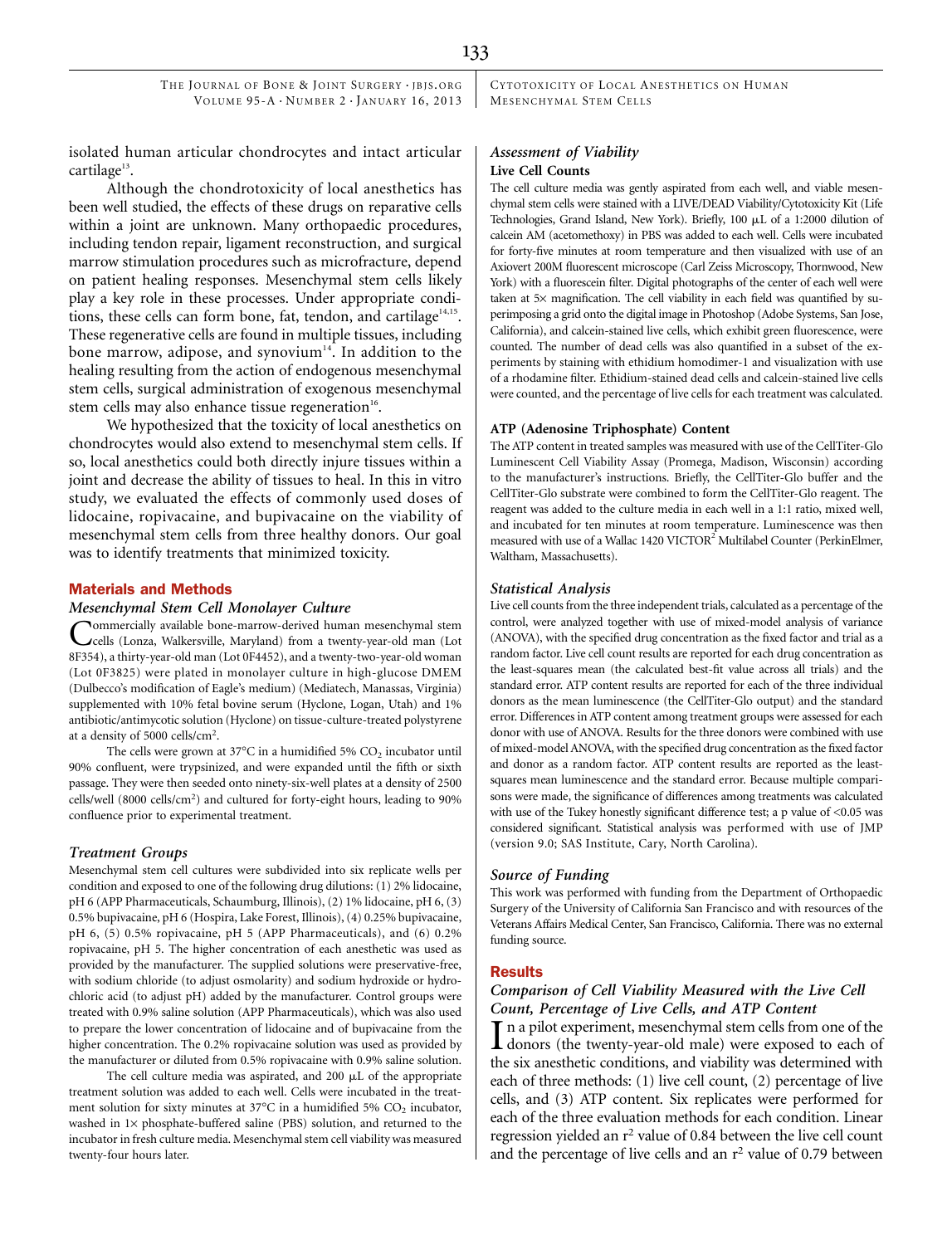CYTOTOXICITY OF LOCAL ANESTHETICS ON HUMAN MESENCHYMAL STEM CELLS



**Live Cell Counts** 

#### Fig. 1

The number of live human mesenchymal stem cells present twenty-four hours after a sixtyminute treatment with 0.9% normal saline solution (Control), 1% and 2% lidocaine (Lido), 0.25% and 0.5% bupivacaine (Bup), and 0.2% and 0.5% ropivacaine (Rop). Three separate experiments were performed in each treatment group. The bar heights represent the least-squares mean of the number of live cells relative to the control, and the error bars represent the standard error of the mean. The results for treatments labeled with different letters (e.g., A and B) differed significantly from each other  $(p < 0.05)$ , whereas treatments labeled with the same letter did not.

the live cell count and the ATP content. Given the strength of these correlations, we evaluated viability with use of the live cell count and the ATP content for this donor and with use of only the ATP content for the other two donors.

## Live Cell Counts

The number of live cells remaining after treatment with local anesthetic was determined with use of mesenchymal stem cells from the twenty-year-old male donor. Treatment with 0.25% and 0.5% bupivacaine in three independent trials reduced the live cell count to 94% and 79%, respectively, of the value in the control group. Treatment with 0.2% and 0.5% ropivacaine reduced the live cell count to 83% and 84%, respectively, of the value in the control group. No difference among these four groups was significant. Treatment with both concentrations of lidocaine, however, resulted in a significant reduction in the live cell count compared with all other groups. Treatment with 1% lidocaine reduced the live cell count to 49% of the value in the control group ( $p < 0.0001$ ), and 2% lidocaine reduced it to 32% (p < 0.0001) (Figs. 1 and 2).



Fluorescent microscopy images of human mesenchymal stem cells stained with calcein AM (acetomethoxy) twenty-four hours after a sixtyminute treatment with 0.9% normal saline solution (Control) (Fig. 2-A), 0.5% bupivacaine (Fig. 2-B), 0.5% ropivacaine (Fig. 2-C), and 1% lidocaine (Fig. 2-D)  $(\times 5)$ .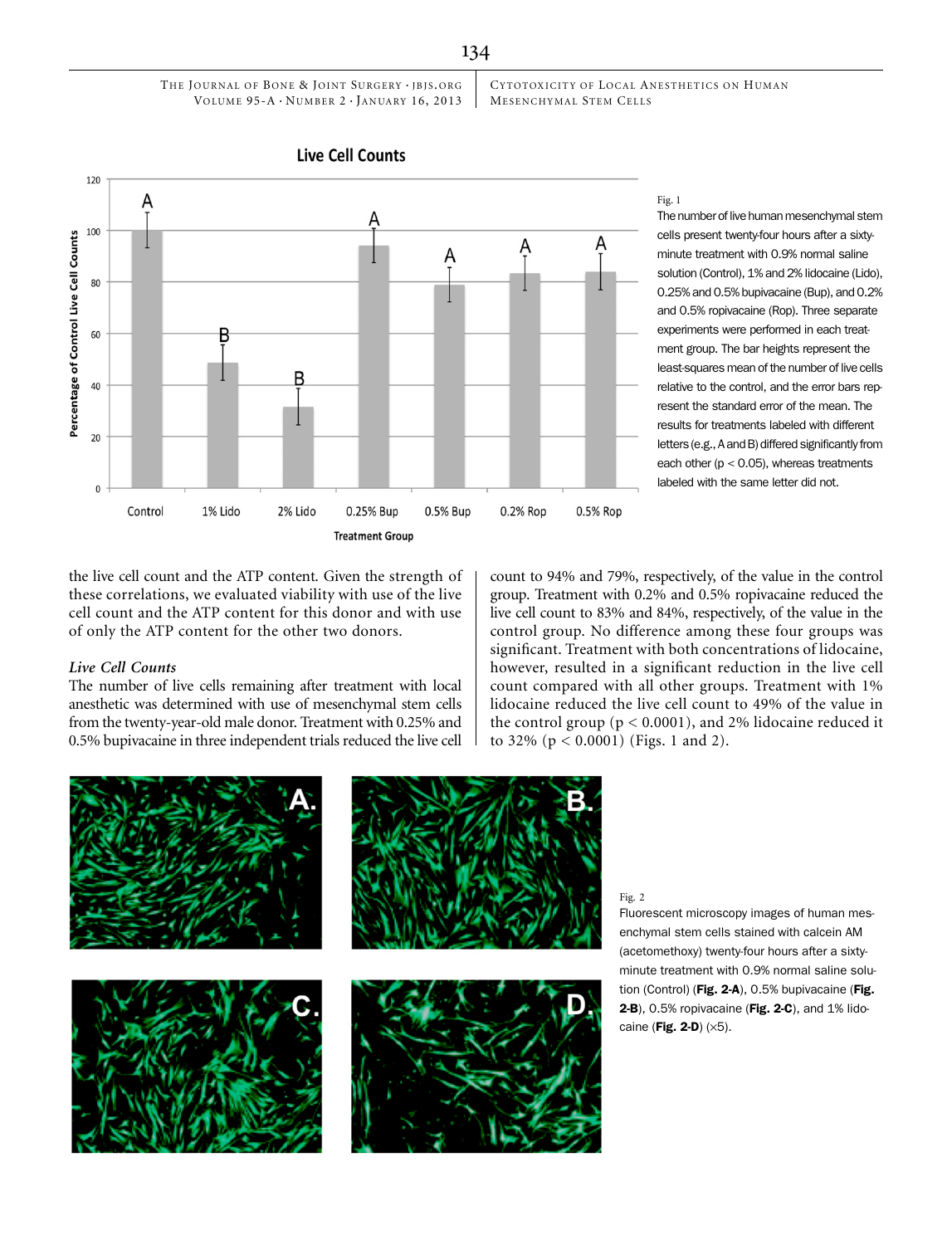

THE JOURNAL OF BONE & JOINT SURGERY · JBJS.ORG



Fig. 3

Human mesenchymal stem cell viability twenty-four hours after a sixty-minute treatment with 1% and 2% lidocaine (Lido), 0.25% and 0.5% bupivacaine (Bup), and 0.2% and 0.5% ropivacaine (Rop). Viability was assessed on the basis of luminescence due to adenosine triphosphate (ATP), which was measured with use of a CellTiter-Glo assay. The bar heights represent the least-squares mean for each treatment, and the error bars represent the standard error of the mean. Results are presented for three individual donors (Figs. 3-A, 3-B, and 3-C) and for a model combining the three donors (Fig. 3-D). The results for treatments labeled with different letters(e.g., A and B) differed significantly from each other (p < 0.05), whereas treatments labeled with the same letter did not.

## ATP Content

As an alternative, independent measure of cell viability, cellular ATP content after local anesthetic treatment was determined with use of mesenchymal stem cells from each of the three donors (the twenty-year-old man, the twentytwo-year-old woman, and the thirty-year-old man). The results for each donor as well as the results of a model combining information from all three donors are shown in Figure 3. In all four cases, 2% lidocaine treatment significantly reduced viability compared with treatment with either ropivacaine or bupivacaine. In the combined model, the ATP content in the 2% lidocaine group was only 49% of that in the 0.2% ropivacaine group. For the twentyyear-old donor, the ATP content in the 1% and 2% lidocaine groups was only 56% and 39%, respectively, of that in the 0.2% ropivacaine group ( $p < 0.05$ ). However, the difference between the 1% lidocaine group and the other treatment groups was not significant for the other two donors or for the combined model. No significant differences were found between the ropivacaine and bupivacaine groups.

**Treatment Group** 

#### **Discussion**

The chondrotoxicity of local anesthetics including bupiva-caine, ropivacaine, and lidocaine in both human and animal models has been widely reported. However, to our knowledge, the effects of these drugs on human mesenchymal stem cells have not been previously addressed. Given the likely role of these cells in tissue healing following orthopaedic procedures, the toxicity of local anesthetics on these cells may be clinically important<sup>14</sup>. The present study indicated that bupivacaine and ropivacaine at the commonly used 0.5% concentration were significantly less toxic than a concentration of lidocaine with equivalent anesthetic potency. These in vitro results suggest that intra-articular administration of lidocaine may have detrimental effects on mesenchymal stem cell populations.

The relative toxicities of bupivacaine, ropivacaine, and lidocaine on mesenchymal stem cells differed from their toxicities on human chondrocytes. Previous in vitro and in vivo studies have shown that bupivacaine is more toxic to cartilage cells than ropivacaine and lidocaine<sup>11,13,17</sup>. Specifically, Piper and Kim directly compared the toxicity of 0.5% ropivacaine with that of 0.5% bupivacaine and found that although ropivacaine

135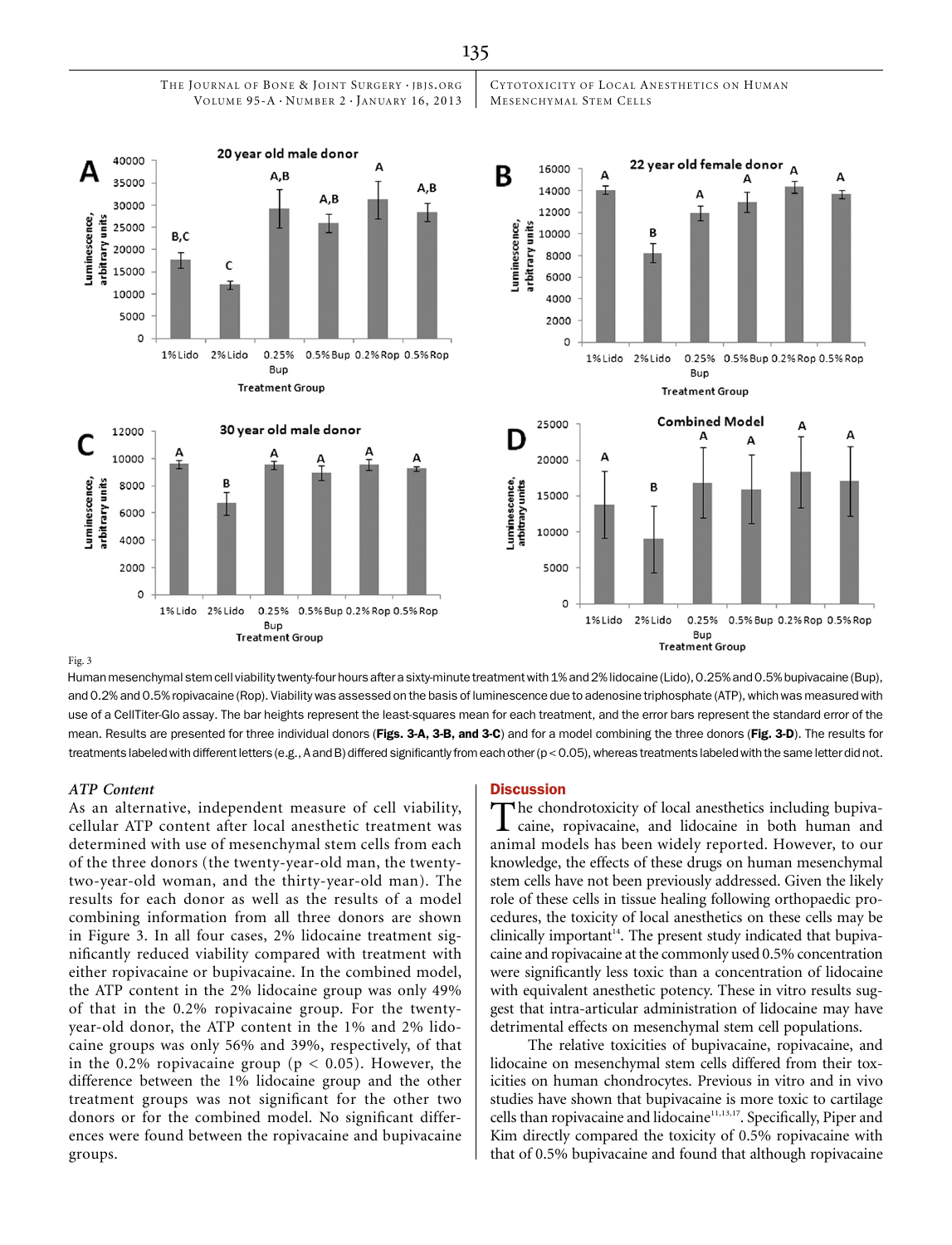THE JOURNAL OF BONE & JOINT SURGERY · JBJS.ORG VOLUME 95-A  $\cdot$  NUMBER 2  $\cdot$  JANUARY 16, 2013 CYTOTOXICITY OF LOCAL ANESTHETICS ON HUMAN MESENCHYMAL STEM CELLS

did induce cell death in human chondrocytes, it was significantly less chondrotoxic than bupivacaine<sup>13</sup>. The observed cytotoxicity differences between chondrocyte and mesenchymal stem cell populations suggest a differential effect of local anesthetics on different cell types.

The inherent differences in physical and chemical properties among these drugs likely contribute to the differences in their relative toxicities on different cell types. Bupivacaine and ropivacaine are highly lipophilic molecules, whereas lidocaine is only slightly lipophilic<sup>18,19</sup>. Treatment of human leukemia cells with these anesthetics induces different patterns of cell death. Bupivacaine and ropivacaine predominantly cause necrosis, whereas lidocaine induces DNA fragmentation and apoptosis (programmed cell death)<sup>19</sup>. Studies of human T-cell lymphoma and neuroblastoma cell lines showed that lidocaine treatment leads to apoptosis but ropivacaine does not. These differences may be due to differential activation of caspases, which are proteolytic enzymes that play key roles in apoptosis<sup>20,21</sup>. The three anesthetics may also differentially affect inflammation. Bupivacaine induces nitric oxide synthase-2 activity in rat glial cells and astrocytes but ropivacaine does not<sup>22</sup>. This pathway is normally activated as part of an inflammatory response, suggesting that bupivacaine toxicity may be attributable in part to the production of nitric oxide during ongoing inflammation. In contrast, ropivacaine has anti-inflammatory properties<sup>13</sup>.

The relative potencies of lidocaine, bupivacaine, and ropivacaine were accounted for in our comparisons among the drugs. Bupivacaine and ropivacaine are highly potent anesthetics with long-lasting effects, whereas lidocaine is a moderately potent anesthetic with shorter effects<sup>23</sup>. Specifically, bupivacaine and ropivacaine are approximately four times more potent anesthetics than lidocaine<sup>24</sup>. Therefore, the effects of  $0.5\%$  bupivacaine and 0.5% ropivacaine on pain should be similar to that of 2% lidocaine, but with a longer duration of action and less toxicity on mesenchymal stem cells. Although the CellTiter-Glo assay for ATP content was slightly less sensitive to differences among conditions than the live cell count, similar trends were found with both methods of analysis.

One limitation of the present study is the fact that the experiments were performed in vitro. Further experiments are needed to assess the in vivo effects of these drugs on mesenchymal stem cell viability. However, the experimental conditions in the present study (growth of cells in tissue culture to yield a monolayer in the fifth or sixth passage) are commonly used in studies of mesenchymal stem cells<sup>25,26</sup>, and such cells are defined in part by their ability to adhere, proliferate, and differentiate into mesenchymal tissues under such in vitro conditions<sup>27</sup>. Another limitation is the fact that viability measurements were only performed after sixty minutes of anesthetic treatment. This duration of exposure was chosen on the basis of a previous study of the pharmacokinetics of bupivacaine after intra-articular injection into the knee<sup>28</sup>. The absorption of this anesthetic from the joint into the bloodstream is rapid, with the peak blood concentration being reached within the first hour after injection. We are not aware of similar data for lidocaine or ropivacaine. We did not test for time dependence or for potential early-acting toxicity in the drug treatments. The effect of local anesthetic treatment on the differentiation potential of mesenchymal stem cells is also of interest in future experiments. Although cells treated with bupivacaine and ropivacaine in the present study appeared to be metabolically and morphologically normal, the drugs may subtly affect differentiation patterns. To study these effects, mesenchymal stem cells treated with varying classes and doses of local anesthetic can be assayed for the ability to form bone, cartilage, and fat.

In conclusion, in contrast to the toxicity observed in human and bovine chondrocytes, commonly used concentrations of ropivacaine and bupivacaine appeared to have limited toxicity on human mesenchymal stem cells. In contrast, lidocaine significantly decreased mesenchymal stem cell viability. Although these experiments are limited by their in vitro nature, these data suggest that ropivacaine and bupivacaine may represent better options with respect to mesenchymal stem cell health. Taking into further account the chondrotoxicity of bupivacaine and the chondrolysis associated with postoperative bupivacaine infusions, ropivacaine may be the safest of these three choices for intra-articular analgesia.  $\blacksquare$ 

NOTE: The authors thank Dr. Eva Grotkopp for statistical assistance and Linsey Jacobs and Dr. Sonja Limburg for technical assistance.

Ruyan Rahnama, BA Miqi Wang, BA Alexis C. Dang, MD Hubert T. Kim, MD, PhD Alfred C. Kuo, MD, PhD Department of Orthopaedic Surgery, University of California San Francisco, San Francisco Veterans Affairs Medical Center, 4150 Clement Street Box 112, San Francisco, CA 94121

#### **References**

5. Brattwall M, Jacobson E, Forssblad M, Jakobsson J. Knee arthroscopy routines and practice. Knee Surg Sports Traumatol Arthrosc. 2010 Dec;18(12):1656-60. Epub 2010 Sep 21.

6. Anderson SL, Buchko JZ, Taillon MR, Ernst MA. Chondrolysis of the glenohumeral joint after infusion of bupivacaine through an intra-articular pain pump catheter: a report of 18 cases. Arthroscopy. 2010 Apr;26(4):451-61.

<sup>1.</sup> Chirwa SS, MacLeod BA, Day B. Intraarticular bupivacaine (Marcaine) after arthroscopic meniscectomy: a randomized double-blind controlled study. Arthroscopy. 1989;5(1):33-5.

<sup>2.</sup> Katz JA, Kaeding CS, Hill JR, Henthorn TK. The pharmacokinetics of bupivacaine when injected intra-articularly after knee arthroscopy. Anesth Analg. 1988 Sep:67(9):872-5.

<sup>3.</sup> Middleton F, Coakes J, Umarji S, Palmer S, Venn R, Panayiotou S. The efficacy of intra-articular bupivacaine for relief of pain following arthroscopy of the ankle. J Bone Joint Surg Br. 2006 Dec;88(12):1603-5.

<sup>4.</sup> Yamaguchi K, Sethi N, Bauer GS. Postoperative pain control following arthroscopic release of adhesive capsulitis: a short-term retrospective review study of the use of an intra-articular pain catheter. Arthroscopy. 2002 Apr;18(4):359-65.

<sup>7.</sup> Busfield BT, Romero DM. Pain pump use after shoulder arthroscopy as a cause of glenohumeral chondrolysis. Arthroscopy. 2009 Jun;25(6):647-52.

<sup>8.</sup> Scheffel PT, Clinton J, Lynch JR, Warme WJ, Bertelsen AL, Matsen FA 3rd. Glenohumeral chondrolysis: a systematic review of 100 cases from the English language literature. J Shoulder Elbow Surg. 2010 Sep;19(6):944-9. Epub 2010 Apr 24.